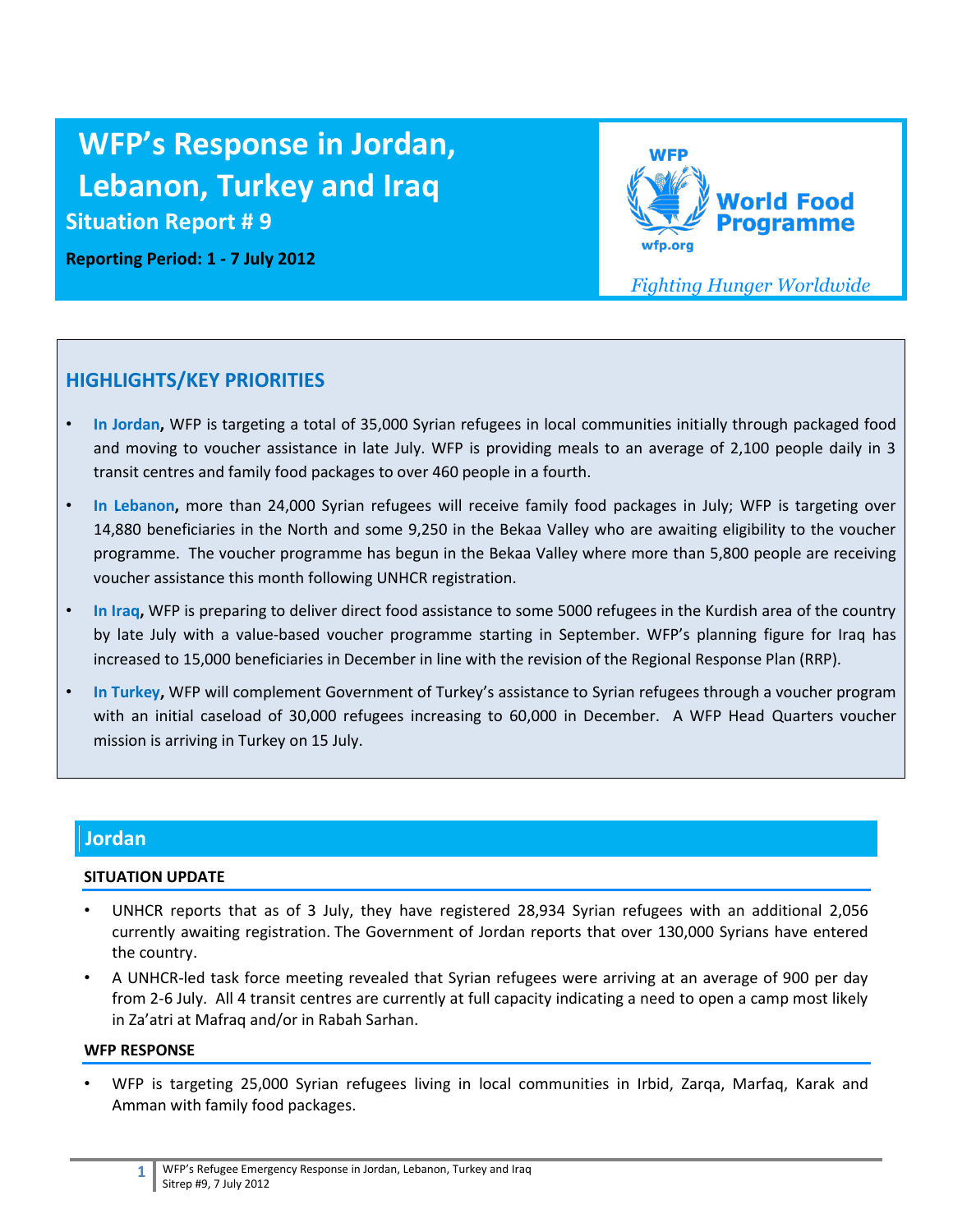- In addition, WFP is providing food assistance for up to 2,800 people per day in four transit centres: in Al-Bashabsha, King Abdullah Park and Prince Hashem Stadium, WFP is providing daily hot meals, breakfast and lunch, while in Cybercity, WFP is providing weekly family food packages as the building has been equipped with cooking facilities by UNHCR.
- King Abdullah Park, a new transit centre for singles in Ramtha, was opened on 27 June in lieu of Prince Hashem Stadium. To accommodate for the new influx of Syrians during the reporting period, the Government of Jordan reopened Prince Hashem Stadium.
- The June cycle distribution of direct food assistance to a planned 25,000 beneficiaries started on 17 June and is ongoing. WFP's implementing partners, JHCO and JRC, have distributed 241.09 mt of dry food rations to 27,150 Syrian refugees in urban settings in June so far. WFP food assistance to these beneficiaries will phase over to a value-based voucher programme in the end of July.
- WFP is targeting a total of 35,000 Syrian refugees with its voucher programme starting in the end of July.
- During the reporting period, WFP provided hot meals and breakfast in Al-Bashabsha and Prince Hashem Stadium and King Abdullah Park for about 2,100 people daily; in Cybercity WFP assisted over 468 people with weekly family food packages.

| <b>BENEFICIAREIES REACHED</b>        |               |                  |                                       |                  |                  |                  |                                       |                          |  |  |
|--------------------------------------|---------------|------------------|---------------------------------------|------------------|------------------|------------------|---------------------------------------|--------------------------|--|--|
| <b>Transit Centres</b>               | Al-Bashabsha  |                  | <b>Prince Hashem Stadium</b>          |                  | <b>Cybercity</b> |                  | <b>King Abdullah Park</b>             |                          |  |  |
| Assistance                           | Daily Average | Total to<br>Date | Daily Average                         | Total to<br>Date | Average          | Total to<br>Date | Daily Average                         | Total to<br>Date         |  |  |
| Bread*                               |               | 32,600           | $\hspace{0.05cm}$ – $\hspace{0.05cm}$ | 21,850           | $1,300**$        | 53,300           | $\hspace{0.05cm}$ – $\hspace{0.05cm}$ | $\overline{\phantom{m}}$ |  |  |
| <b>Breakfast</b>                     | 1,383         | 32,830           | 829                                   | 13,359           | n/a              | n/a              | 352                                   | 3,298                    |  |  |
| Lunch                                | 1,492         | 42,534           | 845                                   | 16,318           | n/a              | 8,525            | 380                                   | 3,139                    |  |  |
| Weekly Family<br>Food<br>Packages*** | n/a           | n/a              | n/a                                   | n/a              | 539              | 1,674            | n/a                                   | n/a                      |  |  |

## WFP Food Distribution to Syrian Refugees in Transit Centres in this reporting period

\*Pieces \*\* Bread is distributed in Cybercity on a daily basis. \*\*\*Packages tailored to the number of individuals per family.

- WFP continues the assessment for implementing a voucher programme in the Cyber City transit centre, having met with potential retail partners in the area.
- WFP Jordan is awaiting the Government of Jordan's coordination committee feedback on the nutrition survey methodology.
- WFP Jordan monitors the delivery of all food to communities through a regular reporting system: WFP receives daily, weekly and monthly reports from JRC and JHCO including beneficiaries reached (using gender-disaggregated data), packages distributed and quantity of commodities delivered. WFP and implementing partner NGO Takiyet um Ali (TUA) are both monitoring the implementation of hot meal assistance in transit centres.

## **COORDINATION/EXTERNAL RELATIONS**

- Five NGOs have submitted proposals to implement the voucher programme in partnership with WFP. Final selection of implementing partners will be determined during the second week of July.
- A draft of the UNHCR-led contingency plan for Jordan was completed in June incorporating, input from WFP. Based on this framework, WFP developed a draft of a Concept of Operations (CONOPS) to detail WFP's possible response.
- On 10 July, the Australian Ambassador will visit Ramtha refugee sites including transit centres, guesthouses, grouping locations and health centres. WFP has already prepared for this visit.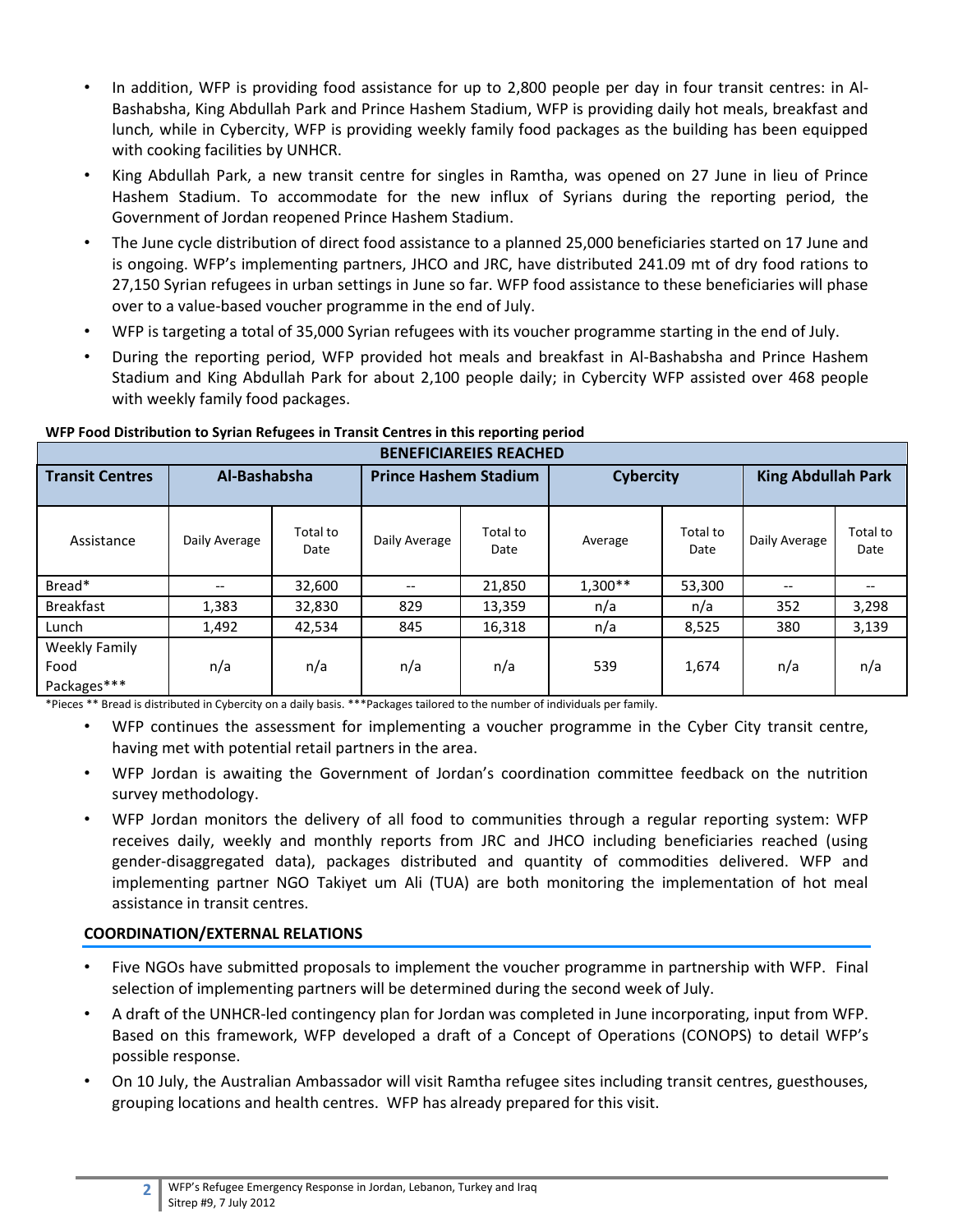## **SITUATION"UPDATE**

- As of 6 July, UNHCR has registered 26,905 Syrian refugees in the country. An additional 2,000 Syrians in Tripoli and 1,500 in the Bekaa Valley are pending registration while being assisted by UNHCR and partners. Part of the registered caseload is awaiting receipt of their final registration cards which are mandatory to obtain WFP vouchers; in the meantime, WFP is assisting these refugees with family food packages and will phase over to vouchers as soon as beneficiaries receive their cards.
- UNHCR reports that over 75% of the Syrian refugees who are being assisted are women and children. Many live with host families who themselves struggle to make ends meet. Among the most pressing needs are food and basic non-food items, shelter, medical care and psychosocial support.
- Tensions are high in Lebanon but all June planned distribution of food packages and vouchers have been completed. July voucher and food package distribution in the Bekaa Valley started this week as planned.

## **WFP RESPONSE**

- In July WFP is targeting nearly 30,000 Syrian refugees in Lebanon, 3,000 more than the 27,000 planned under the EMOP reflecting the new arrivals. In the North, WFP is distributing family food packages to 14,886 beneficiaries (2,991 households). In the Bekaa Valley, WFP is providing assistance through value-based food vouchers distributed in a phased approach to 5,833 beneficiaries (1,277 households). An additional 9,232 people will receive assistance through family food packages (2,007) while awaiting eligibility for the voucher programme.
- During June, WFP assisted over 8,000 refugees in Lebanon: In the North, WFP provided family food packages to 1,300 refugee households (6,470 persons), and value-based food vouchers to another 388 households  $(1,543$  persons) in the Bekaa Valley.
- $\cdot$  In the North, July cycle distribution will start on 15 July.
- The Field Level Agreement with Danish Refugee Council (DRC) for the implementation of the voucher programme in the North is signed and DRC and WFP have started the retail assessment in Akkar District. The voucher programme will begin in Akkar in August and in Tripoli by September.
- WFP voucher distribution in the Bekaa Valley for July has started in areas where registration has been completed. As UNHCR has experienced some delays in their registration exercise, WFP began voucher distribution only in Arsal, Al Sahel and Central Bekaa to registered refugees. Distribution will be completed in the week of 8 July.
- In remaining areas (West Bekaa, Zahle, Hermel and Baalbeck), WFP is providing 2,007 food packages (reaching 9,232 persons) through DRC and World Vision Lebanon (WVI) to refugees, awaiting UNHCR registration based on local actors' lists. DRC has started distribution of food packages in Baalbeck for 530 households.
- WVI will start food package distribution in Central Bekaa and Zahle after they receive the food packages from WFP on 14 July.
- The rapid nutrition assessment of the Syrian refugee population is underway. All experts from UNICEF, ACF, WHO and WFP are in Beirut and have finalized the questionnaire.
- DRC, 8 volunteers from the Lebanese Red Cross network and 4 WFP Programme staff started the shop assessment and market reconnaissance in Akkar district (North Lebanon) on 4 July. On 5 and 6 July, the teams visited more than 25 shops in and around Halba. Most of the shops, who accepted to collaborate with the new vouchers system, were assessed. The assessment will continue next week.
- WFP is planning a Food Security analysis of the Syrian refugee population in Lebanon: WFP will determine whether it is necessary to undertake further data collection or if analysis can be done with existing data.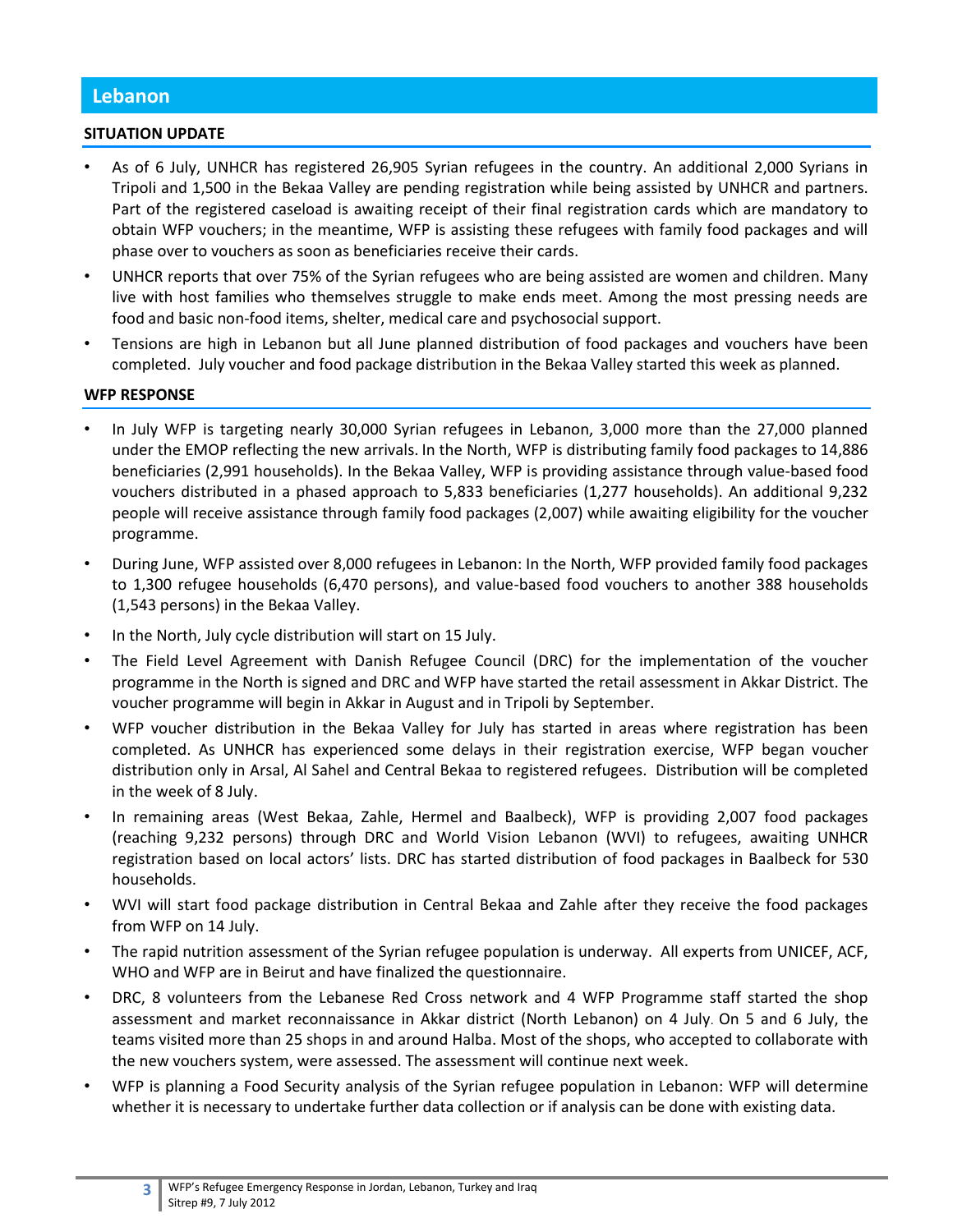The sub-office in Chtaura (Bekaa Valley) and the sub-office in Qobayat (north Lebanon) are fully operational. A new office space has been identified in Zahle (Bekaa Valley) near UNHCR and partners and will be ready for WFP by 15 July.

## **COORDINATION/ EXTERNAL RELATIONS**

WFP Emergency Coordinator attended a presentation of the Regional Response Plan (RRP) organised by UNHCR to the donor community in Beirut. A plea was made for quick donations to the WFP regional operations, explaining the urgent need and the current poor level of funding (13%).

# **Turkey**

- From 24 May to 4 July, there has been an increase of 46% in the total number of Syrians currently receiving temporary protection from the Government of Turkey: there are 35,565 refugees registered with the Government (4 July).
- WFP has received written agreement from the Government of Turkey to complement Turkey's assistance to Syrian refugees through a voucher program with an initial caseload of 30,000 refugees, increasing to 60,000 in December. These planning figures have been included in the revised Regional Response Plan (RRP) and will be included in the EMOP through a budget revision. The Government of Turkey has been generously supporting Syrian refugees providing a very high standard of assistance. WFP's voucher planning and market assessment mission will start on 15 July to liaise with government officials, review the operational requirements and visit the camps. WFP will continue to work closely with UNHCR through the process.

# **Iraq**

## **SITUATION UPDATE**

As of 6 July, UNHCR has registered 6,163 Syrian refugees while 320 Syrians await registration. UNHCR reports that an estimated 15 families and 100 singles continue to enter the Kurdistan Region on a weekly basis.

## **WFP RESPONSE**

- WFP is targeting about 5,000 Syrian refugees in late July to early August with provision of direct food assistance; priority will be given to camp refugees in Domiz, Dohuk Governorate. After two months, WFP will phase into voucher assistance.
- WFP's planning figure for Iraq has increased from 10,000 to 15,000 beneficiaries in December in line with the revision of the Regional Response Plan (RRP). The financial implications of this rise will be reflected in a budget revision of the regional EMOP.
- WFP will start distribution of direct food assistance by the end of July; BMD has agreed to provide food assistance to the refugees in the Domiz refugee camp until then.
- The Department of Displacement and Migration (DDM) continues the provision of three hot meals per day to single males and food packages to families.
- A request for commodities has been sent to HQ for processing. WFP Iraq has also sent an advance financing request to HQ for the procurement of 167 mt of mixed commodities urgently needed for refugees in the Domiz camp.
- WFP and UNHCR-led joint needs assessment of the Syrian refugees in Erbil, Dohuk, Suleimaniyah and the camp in Domiz, conducted with UN agencies, NGOs and the Bureau of Migration and Displacement (BMD), is ongoing. The first phase is completed in the Domiz camp and Dohuk; the second phase of the field work is ongoing in Erbil.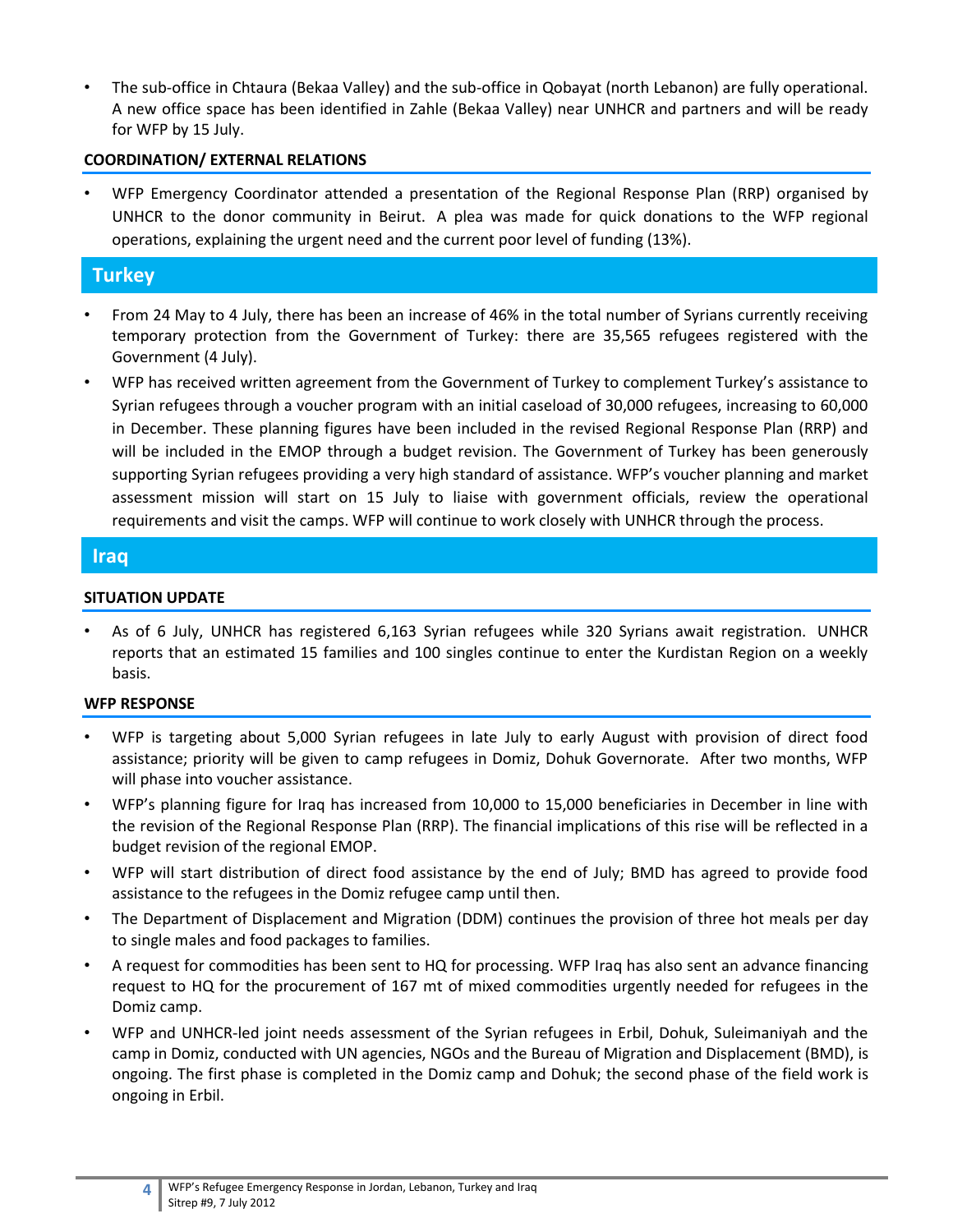WFP Cash & Voucher feasibility assessment report will be finalized by 8 July in preparation for the implementation of the value-based food voucher component of the Regional EMOP.

## **COORDINATION/ EXTERNAL RELATIONS**

- Islamic Relief Worldwide, Qandil NGO and ACTED NGO will be submitting proposals to distribute WFP commodities to the refugees in Domiz.
- The financial requirement for WFP in Iraq has been updated to US\$1.9 million in the revised RRP.
- WFP met with DDM in Dohuk to discuss the implementation of the WFP food assistance from August 2012.

## Activities and coordination at Sub-Regional level

#### **COORDINATION**

WFP has developed a draft Concept of Operations (CONOPs) based on the UNCHR led contingency plan to ensure readiness in the event of a rapid escalation of humanitarian needs in the region with the support of the Regional Bureau.

| <b>Resource Mobilization for Regional EMOP</b> |                 |  |  |  |  |
|------------------------------------------------|-----------------|--|--|--|--|
| Japan*                                         | US\$300,000     |  |  |  |  |
| <b>CERF Jordan</b>                             | US\$2 million   |  |  |  |  |
| <b>CERF Lebanon</b>                            | US\$899,286     |  |  |  |  |
| Switzerland                                    | US\$198,346     |  |  |  |  |
| <b>Total Resourced:</b>                        | US\$3,397,632   |  |  |  |  |
| <b>Total Cost to WFP:</b>                      | US\$ 23,832,571 |  |  |  |  |
| <b>Total Budget Shortfall: 20,434,939</b>      |                 |  |  |  |  |

#### **RESOURCE MOBILIZATION**

Under the revised Regional Response Plan (RRP) launched on 28 June, the planning target figure and period have been extended from 90,000 beneficiaries in September in the original RRP to 185,000 by December in Jordan, Lebanon, Turkey and Iraq. The request for funds has consequently increased from US\$84.1 million to US\$193.2 million, US\$34.5 million of which are planned to support WFP activities in the four countries.

\*The Government of Japan has donated US\$3 million: US\$1.2 million towards IR EMOP Jordan; US\$1.5 to IR EMOP Lebanon; US\$300,000 for the regional EMOP.

The Government of Switzerland has made a contribution to the Syria Regional EMOP valued at almost US\$200,000.

- Thanks to contributions from the Government of Japan, the CERF, and the Government of Switzerland, US\$3,397,632 has been resourced to date towards the EMOP, leaving a budget shortfall of US\$20,434,939.
- The Government of Japan fully covered the US\$2.7million cost of the IR EMOPs in Jordan and Lebanon, which allowed WFP to initiate the assistance to Syrian Refugees in these countries while preparing the implementation of the EMOP's voucher scheme.